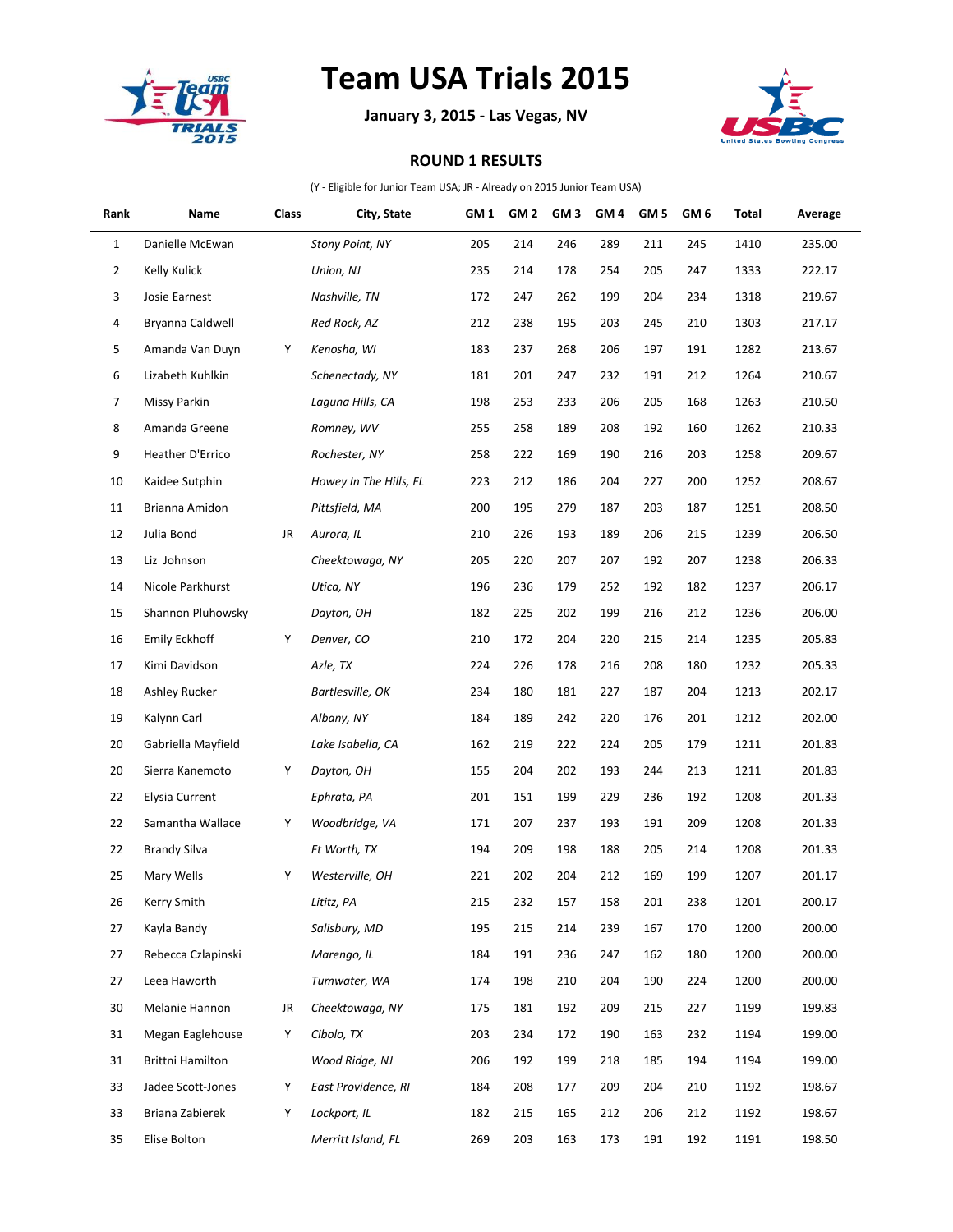| Shannon O'Keefe         |    | O'Fallon, IL            | 208 | 205 | 187 | 163 | 211 | 215 | 1189 | 198.17 |
|-------------------------|----|-------------------------|-----|-----|-----|-----|-----|-----|------|--------|
| Carly Thomas            | Υ  | Frederick, MD           | 249 | 187 | 169 | 193 | 175 | 206 | 1179 | 196.50 |
| Stephanie Zavala        | Υ  | Downey, CA              | 202 | 236 | 173 | 200 | 194 | 173 | 1178 | 196.33 |
| Erin Mc Carthy          |    | Omaha, NE               | 226 | 185 | 222 | 173 | 181 | 190 | 1177 | 196.17 |
| Stefanie Johnson        |    | Grand Prairie, TX       | 134 | 214 | 219 | 196 | 219 | 189 | 1171 | 195.17 |
| Holly Zink              |    | Port Jefferson, NY      | 196 | 185 | 232 | 187 | 171 | 199 | 1170 | 195.00 |
| Stephanie Schwartz      | JR | Racine, WI              | 205 | 156 | 181 | 248 | 156 | 223 | 1169 | 194.83 |
| Gazmine Mason           | Υ  | Cranston, RI            | 180 | 148 | 214 | 192 | 234 | 199 | 1167 | 194.50 |
| Paige Kraushaar         | Υ  | Crown Point, IN         | 179 | 183 | 168 | 208 | 225 | 204 | 1167 | 194.50 |
| Nicole Mikaelian        | Υ  | Macomb, MI              | 152 | 170 | 198 | 200 | 233 | 214 | 1167 | 194.50 |
| Brooke Wood             | Υ  | Davison, MI             | 170 | 185 | 179 | 227 | 220 | 185 | 1166 | 194.33 |
| <b>Heather Melvin</b>   |    | Wichita, KS             | 157 | 204 | 182 | 244 | 194 | 181 | 1162 | 193.67 |
| <b>Crystal Elliott</b>  | Υ  | Melbourne, FL           | 166 | 228 | 212 | 175 | 168 | 213 | 1162 | 193.67 |
| Samantha Kelly          |    | Streamwood, IL          | 212 | 199 | 186 | 186 | 188 | 189 | 1160 | 193.33 |
| Wendy Shelton           |    | Albuguergue, NM         | 193 | 202 | 213 | 142 | 221 | 188 | 1159 | 193.17 |
| <b>Taylor Bulthuis</b>  |    | Coral Springs, FL       | 175 | 174 | 195 | 168 | 248 | 195 | 1155 | 192.50 |
| Lauren Pate             | Υ  | Inver Grove Heights, MN | 173 | 203 | 176 | 198 | 219 | 185 | 1154 | 192.33 |
| <b>Becca Pittser</b>    |    | Huntersville, NC        | 156 | 189 | 221 | 230 | 184 | 171 | 1151 | 191.83 |
| Sydney Brummett         | Υ  | Fort Wayne, IN          | 177 | 221 | 159 | 200 | 199 | 195 | 1151 | 191.83 |
| Jennafer Mellott        |    | Lauderhill, FL          | 181 | 170 | 228 | 171 | 224 | 174 | 1148 | 191.33 |
| Kiara Grant             | Υ  | Austin, TX              | 222 | 212 | 138 | 215 | 205 | 155 | 1147 | 191.17 |
| Jessica Mellott         | Υ  | Lauderhill, FL          | 186 | 215 | 222 | 162 | 177 | 183 | 1145 | 190.83 |
| Angela Falgoust         | Υ  | Baton Rouge, LA         | 169 | 210 | 184 | 190 | 205 | 187 | 1145 | 190.83 |
| Katelyn Simpson         | JR | Boise, ID               | 171 | 188 | 204 | 159 | 210 | 212 | 1144 | 190.67 |
| <b>Tracie Ball</b>      |    | Tucson, AZ              | 184 | 183 | 184 | 176 | 217 | 198 | 1142 | 190.33 |
| Katie Stark             | Y  | Groveland, FL           | 202 | 172 | 165 | 195 | 198 | 210 | 1142 | 190.33 |
| Natalie Goodman         |    | O'Fallon, IL            | 193 | 165 | 166 | 204 | 206 | 207 | 1141 | 190.17 |
| <b>Heather Penatzer</b> | Υ  | Tucson, AZ              | 196 | 192 | 214 | 149 | 200 | 187 | 1138 | 189.67 |
| Ashlyn Herzberg         | Υ  | Wichita, KS             | 221 | 200 | 200 | 191 | 154 | 168 | 1134 | 189.00 |
| Christina Halen         |    | Kennesaw, GA            | 213 | 181 | 179 | 204 | 168 | 188 | 1133 | 188.83 |
| Ashly Galante           |    | Palm Harbor, FL         | 202 | 204 | 154 | 189 | 183 | 201 | 1133 | 188.83 |
| Megan Kelly             |    | Dayton, OH              | 188 | 140 | 191 | 201 | 211 | 199 | 1130 | 188.33 |
| Erica Schneider         | Υ  | Levittown, NY           | 193 | 183 | 237 | 193 | 165 | 155 | 1126 | 187.67 |
| Natalie Koprowitz       | Υ  | Girard, IL              | 182 | 195 | 219 | 174 | 205 | 149 | 1124 | 187.33 |
| Stephanie Lavely        | Υ  | Clarkston, MI           | 212 | 137 | 165 | 184 | 227 | 198 | 1123 | 187.17 |
| Amber Vega              | Υ  | Orangevale, CA          | 208 | 165 | 146 | 202 | 208 | 192 | 1121 | 186.83 |
| Lynda Barnes            |    | Double Oak, TX          | 166 | 177 | 209 | 185 | 179 | 205 | 1121 | 186.83 |
| Catherine Prather       | Υ  | Wichita, KS             | 172 | 221 | 212 | 204 | 169 | 142 | 1120 | 186.67 |
| Tara Quinlan            | Υ  | Lebanon, IL             | 150 | 168 | 243 | 188 | 165 | 203 | 1117 | 186.17 |
| Shawna Lane-Strause     |    | Tucson, AZ              | 163 | 198 | 152 | 192 | 177 | 231 | 1113 | 185.50 |
| Adel Wahner             | Υ  | Las Cruces, NM          | 245 | 189 | 180 | 147 | 167 | 183 | 1111 | 185.17 |
|                         |    |                         |     |     |     |     |     |     |      |        |